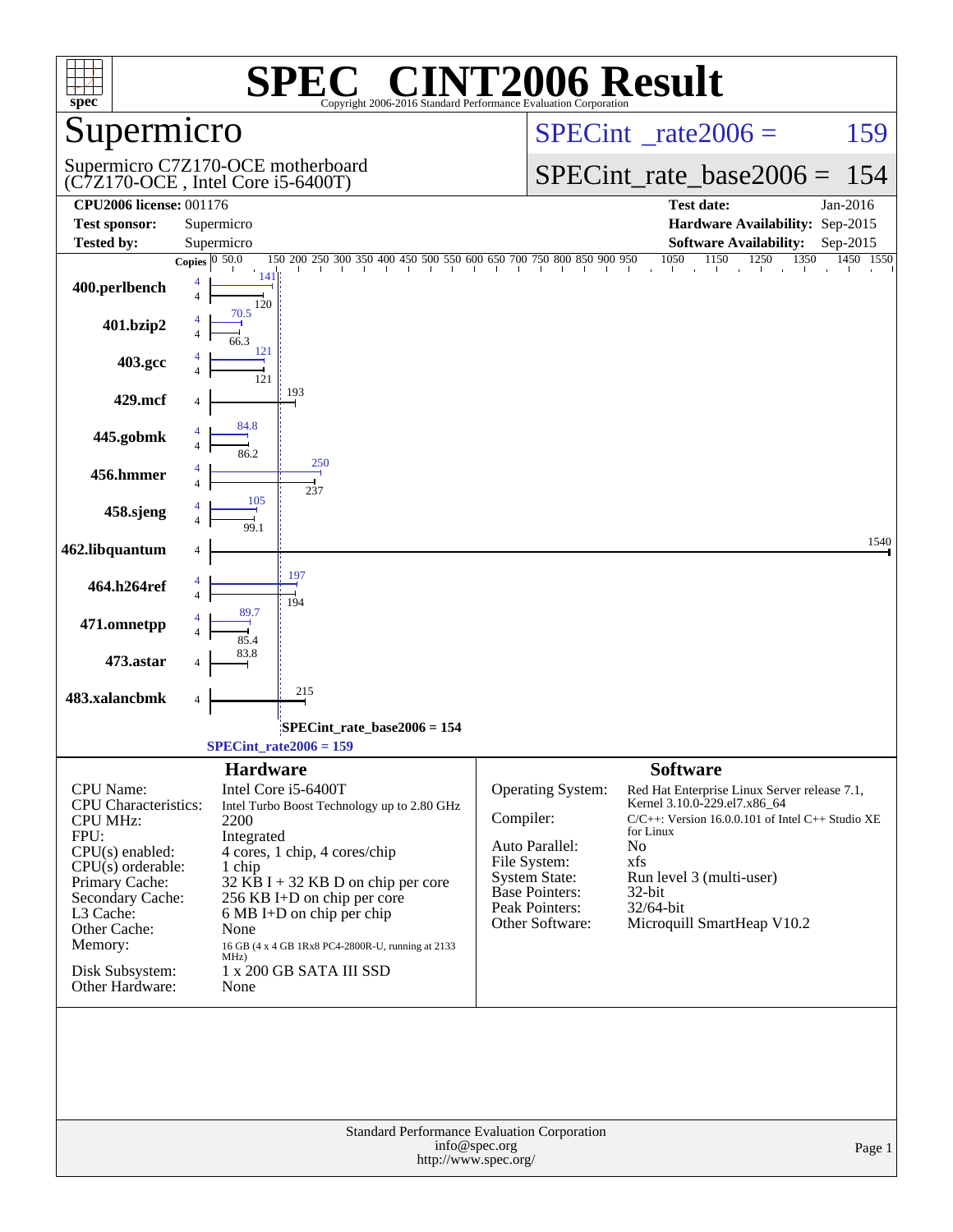

### Supermicro

(C7Z170-OCE , Intel Core i5-6400T) Supermicro C7Z170-OCE motherboard SPECint rate $2006 = 159$ 

### [SPECint\\_rate\\_base2006 =](http://www.spec.org/auto/cpu2006/Docs/result-fields.html#SPECintratebase2006) 154

**[CPU2006 license:](http://www.spec.org/auto/cpu2006/Docs/result-fields.html#CPU2006license)** 001176 **[Test date:](http://www.spec.org/auto/cpu2006/Docs/result-fields.html#Testdate)** Jan-2016 **[Test sponsor:](http://www.spec.org/auto/cpu2006/Docs/result-fields.html#Testsponsor)** Supermicro **[Hardware Availability:](http://www.spec.org/auto/cpu2006/Docs/result-fields.html#HardwareAvailability)** Sep-2015 **[Tested by:](http://www.spec.org/auto/cpu2006/Docs/result-fields.html#Testedby)** Supermicro **Supermicro [Software Availability:](http://www.spec.org/auto/cpu2006/Docs/result-fields.html#SoftwareAvailability)** Sep-2015

### **[Results Table](http://www.spec.org/auto/cpu2006/Docs/result-fields.html#ResultsTable)**

|                                                                                                          | <b>Base</b>   |                |       |                |            | <b>Peak</b>    |       |                |                |              |                |              |                |              |
|----------------------------------------------------------------------------------------------------------|---------------|----------------|-------|----------------|------------|----------------|-------|----------------|----------------|--------------|----------------|--------------|----------------|--------------|
| <b>Benchmark</b>                                                                                         | <b>Copies</b> | <b>Seconds</b> | Ratio | <b>Seconds</b> | Ratio      | <b>Seconds</b> | Ratio | <b>Copies</b>  | <b>Seconds</b> | <b>Ratio</b> | <b>Seconds</b> | <b>Ratio</b> | <b>Seconds</b> | <b>Ratio</b> |
| 400.perlbench                                                                                            |               | 325            | 120   | 325            | 120        | 325            | 120   | 4              | 277            | 141          | 277            | 141          | 277            | 141          |
| 401.bzip2                                                                                                |               | 583            | 66.3  | 581            | 66.4       | 583            | 66.2  |                | 547            | 70.5         | 547            | 70.6         | 548            | 70.5         |
| $403.\mathrm{gcc}$                                                                                       |               | 267            | 121   | 266            | <u>121</u> | 265            | 121   | $\overline{4}$ | 265            | 121          | 266            | 121          | 266            | <u>121</u>   |
| $429$ .mcf                                                                                               |               | 188            | 194   | 189            | 193        | 189            | 193   | 4              | 188            | 194          | 189            | 193          | 189            | <u>193</u>   |
| $445$ .gobmk                                                                                             |               | 486            | 86.3  | 487            | 86.2       | 487            | 86.1  | $\overline{4}$ | <u>495</u>     | 84.8         | 494            | 84.9         | 495            | 84.8         |
| 456.hmmer                                                                                                |               | 157            | 237   | 157            | 238        | 159            | 235   | 4              | 149            | 250          | 149            | 250          | 149            | 250          |
| $458$ .sjeng                                                                                             |               | 489            | 99.0  | 488            | 99.1       | 488            | 99.1  | $\overline{4}$ | 460            | 105          | 460            | 105          | 460            | 105          |
| 462.libquantum                                                                                           |               | 53.7           | 1540  | 53.7           | 1540       | 53.8           | 1540  | 4              | 53.7           | 1540         | 53.7           | 1540         | 53.8           | 1540         |
| 464.h264ref                                                                                              |               | 458            | 193   | 457            | 194        | 457            | 194   | 4              | 450            | 197          | 451            | 196          | 450            | <u>197</u>   |
| 471.omnetpp                                                                                              |               | 293            | 85.2  | 293            | 85.4       | 292            | 85.6  | 4              | 279            | 89.6         | 278            | 90.0         | 279            | <u>89.7</u>  |
| 473.astar                                                                                                |               | 335            | 83.8  | 335            | 83.7       | 335            | 83.9  | $\overline{4}$ | 335            | 83.8         | 335            | 83.7         | 335            | 83.9         |
| 483.xalancbmk                                                                                            |               | 129            | 214   | 129            | 215        | 128            | 215   | $\overline{4}$ | 129            | 214          | 129            | 215          | 128            | 215          |
| Results appear in the order in which they were run. Bold underlined text indicates a median measurement. |               |                |       |                |            |                |       |                |                |              |                |              |                |              |

#### **[Submit Notes](http://www.spec.org/auto/cpu2006/Docs/result-fields.html#SubmitNotes)**

 The taskset mechanism was used to bind copies to processors. The config file option 'submit' was used to generate taskset commands to bind each copy to a specific processor. For details, please see the config file.

### **[Operating System Notes](http://www.spec.org/auto/cpu2006/Docs/result-fields.html#OperatingSystemNotes)**

Stack size set to unlimited using "ulimit -s unlimited"

#### **[Platform Notes](http://www.spec.org/auto/cpu2006/Docs/result-fields.html#PlatformNotes)**

 As tested, the system used a Supermicro CSE-743TQ-1200B-SQ chassis. The chassis is configured with a PWS-1K25P-PQ power supply, 1 SNK-P0051AP4 heatsink, as well as 1 FAN-0103L4 rear fan and 2 FAN-0104L4 chassis fan. Sysinfo program /usr/cpu2006/config/sysinfo.rev6914 \$Rev: 6914 \$ \$Date:: 2014-06-25 #\$ e3fbb8667b5a285932ceab81e28219e1 running on C7Z170-01 Tue Jan 5 15:49:15 2016 This section contains SUT (System Under Test) info as seen by

 some common utilities. To remove or add to this section, see: <http://www.spec.org/cpu2006/Docs/config.html#sysinfo>

 From /proc/cpuinfo model name : Intel(R) Core(TM) i5-6400T CPU @ 2.20GHz 1 "physical id"s (chips) 4 "processors" cores, siblings (Caution: counting these is hw and system dependent. The following excerpts from /proc/cpuinfo might not be reliable. Use with Continued on next page

> Standard Performance Evaluation Corporation [info@spec.org](mailto:info@spec.org) <http://www.spec.org/>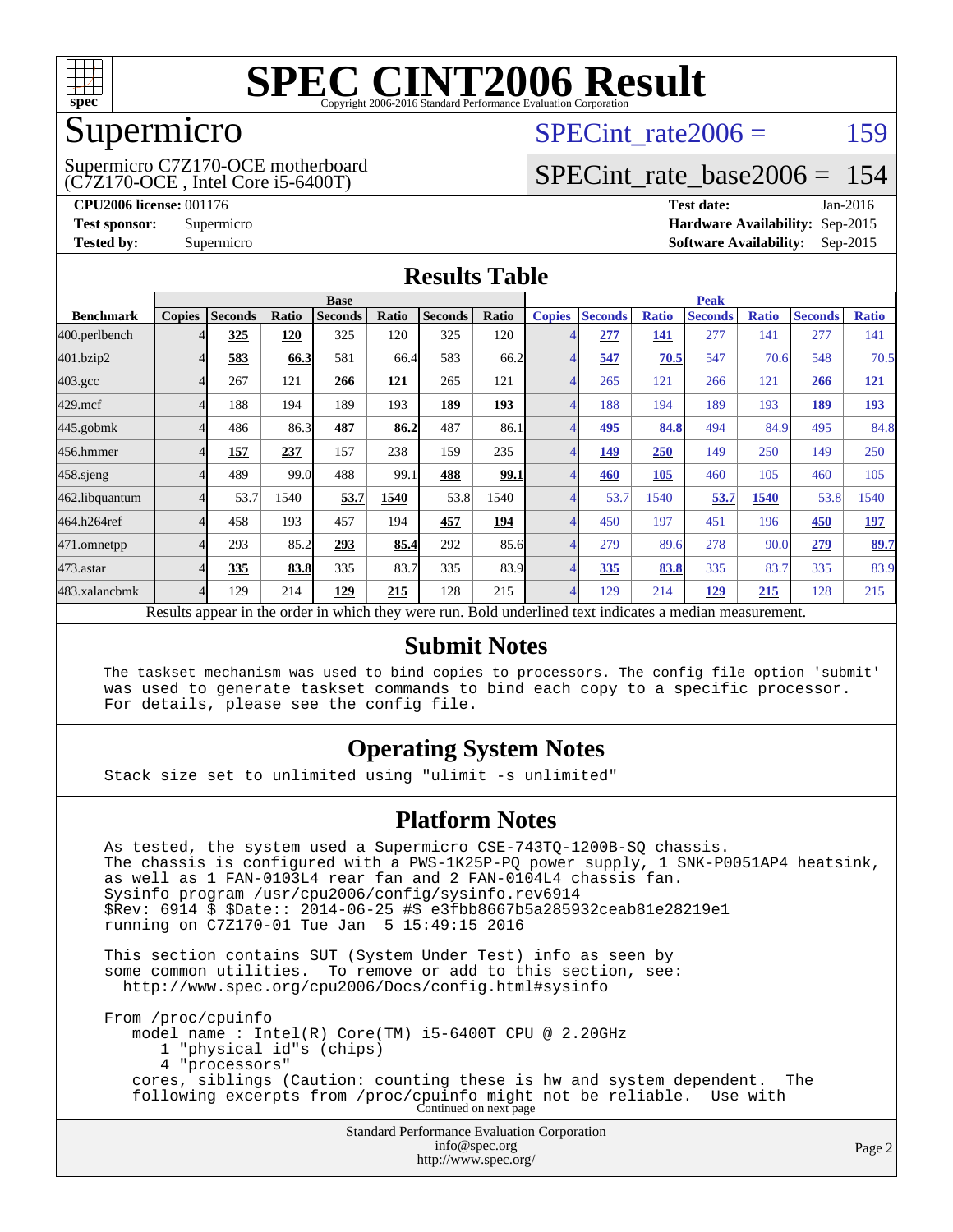

### Supermicro

Supermicro C7Z170-OCE motherboard  $SPECint rate2006 = 159$ 

[SPECint\\_rate\\_base2006 =](http://www.spec.org/auto/cpu2006/Docs/result-fields.html#SPECintratebase2006) 154

(C7Z170-OCE , Intel Core i5-6400T)

**[CPU2006 license:](http://www.spec.org/auto/cpu2006/Docs/result-fields.html#CPU2006license)** 001176 **[Test date:](http://www.spec.org/auto/cpu2006/Docs/result-fields.html#Testdate)** Jan-2016

**[Test sponsor:](http://www.spec.org/auto/cpu2006/Docs/result-fields.html#Testsponsor)** Supermicro **[Hardware Availability:](http://www.spec.org/auto/cpu2006/Docs/result-fields.html#HardwareAvailability)** Sep-2015 **[Tested by:](http://www.spec.org/auto/cpu2006/Docs/result-fields.html#Testedby)** Supermicro **Supermicro [Software Availability:](http://www.spec.org/auto/cpu2006/Docs/result-fields.html#SoftwareAvailability)** Sep-2015

### **[Platform Notes \(Continued\)](http://www.spec.org/auto/cpu2006/Docs/result-fields.html#PlatformNotes)**

 caution.) cpu cores : 4 siblings : 4 physical 0: cores 0 1 2 3 cache size : 6144 KB From /proc/meminfo MemTotal: 16206808 kB HugePages\_Total: 0<br>Hugepagesize: 2048 kB Hugepagesize: From /etc/\*release\* /etc/\*version\* os-release: NAME="Red Hat Enterprise Linux Server" VERSION="7.1 (Maipo)" ID="rhel" ID\_LIKE="fedora" VERSION\_ID="7.1" PRETTY\_NAME="Red Hat Enterprise Linux Server 7.1 (Maipo)" ANSI\_COLOR="0;31" CPE\_NAME="cpe:/o:redhat:enterprise\_linux:7.1:GA:server" redhat-release: Red Hat Enterprise Linux Server release 7.1 (Maipo) system-release: Red Hat Enterprise Linux Server release 7.1 (Maipo) system-release-cpe: cpe:/o:redhat:enterprise\_linux:7.1:ga:server uname -a: Linux C7Z170-01 3.10.0-229.el7.x86\_64 #1 SMP Thu Jan 29 18:37:38 EST 2015 x86\_64 x86\_64 x86\_64 GNU/Linux run-level 3 Jan 5 04:57 SPEC is set to: /usr/cpu2006 Filesystem Type Size Used Avail Use% Mounted on /dev/sda2 xfs 183G 32G 151G 18% / Additional information from dmidecode: Warning: Use caution when you interpret this section. The 'dmidecode' program reads system data which is "intended to allow hardware to be accurately determined", but the intent may not be met, as there are frequent changes to hardware, firmware, and the "DMTF SMBIOS" standard. BIOS American Megatrends Inc. 1.0 12/14/2015 Memory: 4x 0420 F4-2800C16-4GRK 4 GB 1 rank 2133 MHz (End of data from sysinfo program)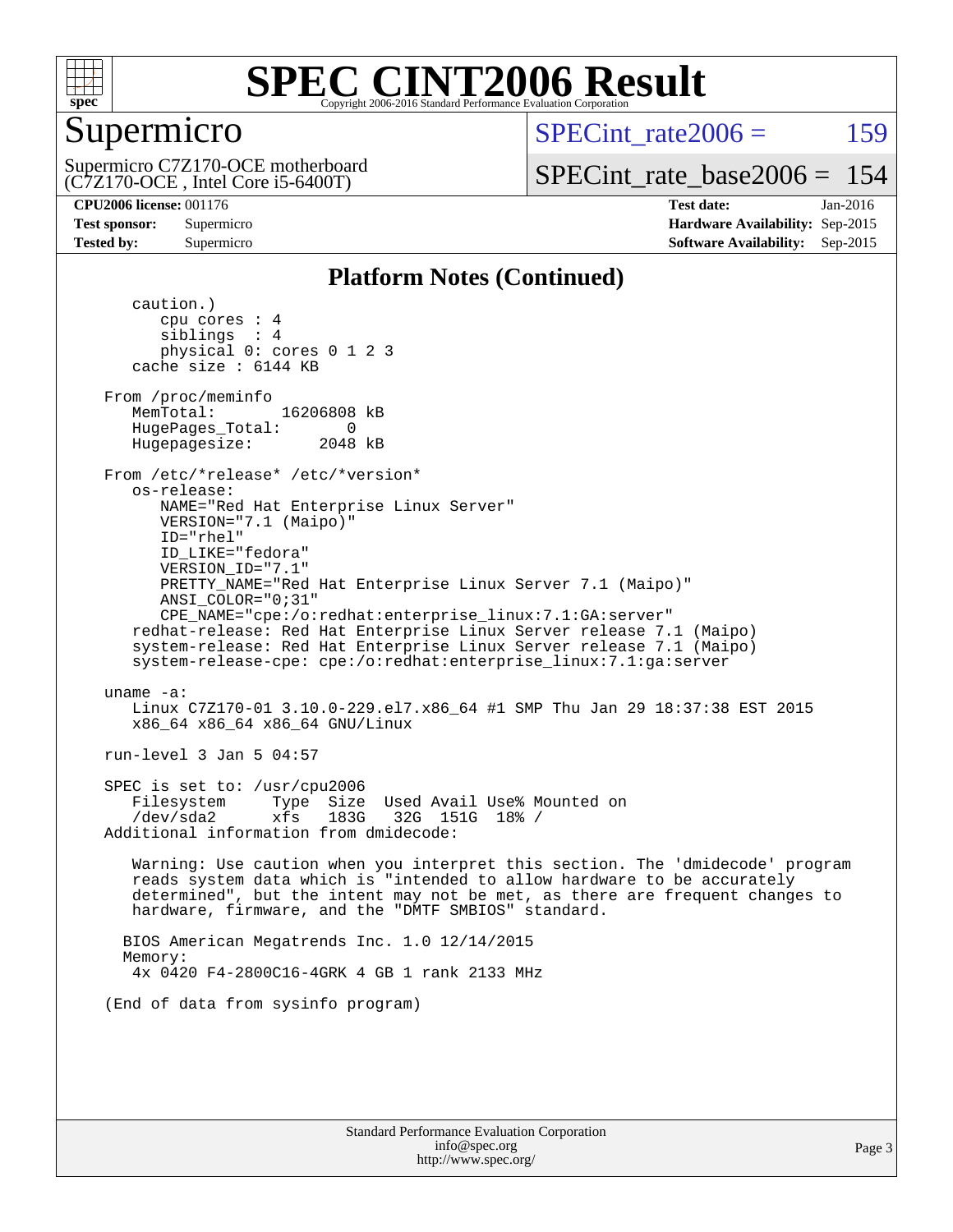

### Supermicro

SPECint rate $2006 = 159$ 

(C7Z170-OCE , Intel Core i5-6400T) Supermicro C7Z170-OCE motherboard [SPECint\\_rate\\_base2006 =](http://www.spec.org/auto/cpu2006/Docs/result-fields.html#SPECintratebase2006) 154

**[CPU2006 license:](http://www.spec.org/auto/cpu2006/Docs/result-fields.html#CPU2006license)** 001176 **[Test date:](http://www.spec.org/auto/cpu2006/Docs/result-fields.html#Testdate)** Jan-2016 **[Test sponsor:](http://www.spec.org/auto/cpu2006/Docs/result-fields.html#Testsponsor)** Supermicro **[Hardware Availability:](http://www.spec.org/auto/cpu2006/Docs/result-fields.html#HardwareAvailability)** Sep-2015 **[Tested by:](http://www.spec.org/auto/cpu2006/Docs/result-fields.html#Testedby)** Supermicro **Supermicro [Software Availability:](http://www.spec.org/auto/cpu2006/Docs/result-fields.html#SoftwareAvailability)** Sep-2015

#### **[General Notes](http://www.spec.org/auto/cpu2006/Docs/result-fields.html#GeneralNotes)**

Environment variables set by runspec before the start of the run: LD LIBRARY PATH = "/usr/cpu2006/libs/32:/usr/cpu2006/libs/64:/usr/cpu2006/sh"

 Binaries compiled on a system with 1x Intel Core i5-4670K CPU + 32GB memory using RedHat EL 7.1 Transparent Huge Pages enabled with: echo always > /sys/kernel/mm/transparent\_hugepage/enabled

### **[Base Compiler Invocation](http://www.spec.org/auto/cpu2006/Docs/result-fields.html#BaseCompilerInvocation)**

[C benchmarks](http://www.spec.org/auto/cpu2006/Docs/result-fields.html#Cbenchmarks):

[icc -m32 -L/opt/intel/compilers\\_and\\_libraries\\_2016/linux/compiler/lib/ia32\\_lin](http://www.spec.org/cpu2006/results/res2016q1/cpu2006-20160107-38607.flags.html#user_CCbase_intel_icc_e10256ba5924b668798078a321b0cb3f)

#### [C++ benchmarks:](http://www.spec.org/auto/cpu2006/Docs/result-fields.html#CXXbenchmarks)

[icpc -m32 -L/opt/intel/compilers\\_and\\_libraries\\_2016/linux/compiler/lib/ia32\\_lin](http://www.spec.org/cpu2006/results/res2016q1/cpu2006-20160107-38607.flags.html#user_CXXbase_intel_icpc_b4f50a394bdb4597aa5879c16bc3f5c5)

### **[Base Portability Flags](http://www.spec.org/auto/cpu2006/Docs/result-fields.html#BasePortabilityFlags)**

 400.perlbench: [-D\\_FILE\\_OFFSET\\_BITS=64](http://www.spec.org/cpu2006/results/res2016q1/cpu2006-20160107-38607.flags.html#user_basePORTABILITY400_perlbench_file_offset_bits_64_438cf9856305ebd76870a2c6dc2689ab) [-DSPEC\\_CPU\\_LINUX\\_IA32](http://www.spec.org/cpu2006/results/res2016q1/cpu2006-20160107-38607.flags.html#b400.perlbench_baseCPORTABILITY_DSPEC_CPU_LINUX_IA32)  $401.bzip2: -D$ FILE\_OFFSET\_BITS=64 403.gcc: [-D\\_FILE\\_OFFSET\\_BITS=64](http://www.spec.org/cpu2006/results/res2016q1/cpu2006-20160107-38607.flags.html#user_basePORTABILITY403_gcc_file_offset_bits_64_438cf9856305ebd76870a2c6dc2689ab) 429.mcf: [-D\\_FILE\\_OFFSET\\_BITS=64](http://www.spec.org/cpu2006/results/res2016q1/cpu2006-20160107-38607.flags.html#user_basePORTABILITY429_mcf_file_offset_bits_64_438cf9856305ebd76870a2c6dc2689ab) 445.gobmk: [-D\\_FILE\\_OFFSET\\_BITS=64](http://www.spec.org/cpu2006/results/res2016q1/cpu2006-20160107-38607.flags.html#user_basePORTABILITY445_gobmk_file_offset_bits_64_438cf9856305ebd76870a2c6dc2689ab) 456.hmmer: [-D\\_FILE\\_OFFSET\\_BITS=64](http://www.spec.org/cpu2006/results/res2016q1/cpu2006-20160107-38607.flags.html#user_basePORTABILITY456_hmmer_file_offset_bits_64_438cf9856305ebd76870a2c6dc2689ab) 458.sjeng: [-D\\_FILE\\_OFFSET\\_BITS=64](http://www.spec.org/cpu2006/results/res2016q1/cpu2006-20160107-38607.flags.html#user_basePORTABILITY458_sjeng_file_offset_bits_64_438cf9856305ebd76870a2c6dc2689ab) 462.libquantum: [-D\\_FILE\\_OFFSET\\_BITS=64](http://www.spec.org/cpu2006/results/res2016q1/cpu2006-20160107-38607.flags.html#user_basePORTABILITY462_libquantum_file_offset_bits_64_438cf9856305ebd76870a2c6dc2689ab) [-DSPEC\\_CPU\\_LINUX](http://www.spec.org/cpu2006/results/res2016q1/cpu2006-20160107-38607.flags.html#b462.libquantum_baseCPORTABILITY_DSPEC_CPU_LINUX) 464.h264ref: [-D\\_FILE\\_OFFSET\\_BITS=64](http://www.spec.org/cpu2006/results/res2016q1/cpu2006-20160107-38607.flags.html#user_basePORTABILITY464_h264ref_file_offset_bits_64_438cf9856305ebd76870a2c6dc2689ab) 471.omnetpp: [-D\\_FILE\\_OFFSET\\_BITS=64](http://www.spec.org/cpu2006/results/res2016q1/cpu2006-20160107-38607.flags.html#user_basePORTABILITY471_omnetpp_file_offset_bits_64_438cf9856305ebd76870a2c6dc2689ab) 473.astar: [-D\\_FILE\\_OFFSET\\_BITS=64](http://www.spec.org/cpu2006/results/res2016q1/cpu2006-20160107-38607.flags.html#user_basePORTABILITY473_astar_file_offset_bits_64_438cf9856305ebd76870a2c6dc2689ab) 483.xalancbmk: [-D\\_FILE\\_OFFSET\\_BITS=64](http://www.spec.org/cpu2006/results/res2016q1/cpu2006-20160107-38607.flags.html#user_basePORTABILITY483_xalancbmk_file_offset_bits_64_438cf9856305ebd76870a2c6dc2689ab) [-DSPEC\\_CPU\\_LINUX](http://www.spec.org/cpu2006/results/res2016q1/cpu2006-20160107-38607.flags.html#b483.xalancbmk_baseCXXPORTABILITY_DSPEC_CPU_LINUX)

### **[Base Optimization Flags](http://www.spec.org/auto/cpu2006/Docs/result-fields.html#BaseOptimizationFlags)**

[C benchmarks](http://www.spec.org/auto/cpu2006/Docs/result-fields.html#Cbenchmarks):

[-xCORE-AVX2](http://www.spec.org/cpu2006/results/res2016q1/cpu2006-20160107-38607.flags.html#user_CCbase_f-xAVX2_5f5fc0cbe2c9f62c816d3e45806c70d7) [-ipo](http://www.spec.org/cpu2006/results/res2016q1/cpu2006-20160107-38607.flags.html#user_CCbase_f-ipo) [-O3](http://www.spec.org/cpu2006/results/res2016q1/cpu2006-20160107-38607.flags.html#user_CCbase_f-O3) [-no-prec-div](http://www.spec.org/cpu2006/results/res2016q1/cpu2006-20160107-38607.flags.html#user_CCbase_f-no-prec-div) [-opt-prefetch](http://www.spec.org/cpu2006/results/res2016q1/cpu2006-20160107-38607.flags.html#user_CCbase_f-opt-prefetch)

[C++ benchmarks:](http://www.spec.org/auto/cpu2006/Docs/result-fields.html#CXXbenchmarks)

[-xCORE-AVX2](http://www.spec.org/cpu2006/results/res2016q1/cpu2006-20160107-38607.flags.html#user_CXXbase_f-xAVX2_5f5fc0cbe2c9f62c816d3e45806c70d7) [-ipo](http://www.spec.org/cpu2006/results/res2016q1/cpu2006-20160107-38607.flags.html#user_CXXbase_f-ipo) [-O3](http://www.spec.org/cpu2006/results/res2016q1/cpu2006-20160107-38607.flags.html#user_CXXbase_f-O3) [-no-prec-div](http://www.spec.org/cpu2006/results/res2016q1/cpu2006-20160107-38607.flags.html#user_CXXbase_f-no-prec-div) [-opt-prefetch](http://www.spec.org/cpu2006/results/res2016q1/cpu2006-20160107-38607.flags.html#user_CXXbase_f-opt-prefetch) [-Wl,-z,muldefs](http://www.spec.org/cpu2006/results/res2016q1/cpu2006-20160107-38607.flags.html#user_CXXbase_link_force_multiple1_74079c344b956b9658436fd1b6dd3a8a) [-L/sh -lsmartheap](http://www.spec.org/cpu2006/results/res2016q1/cpu2006-20160107-38607.flags.html#user_CXXbase_SmartHeap_32f6c82aa1ed9c52345d30cf6e4a0499)

### **[Base Other Flags](http://www.spec.org/auto/cpu2006/Docs/result-fields.html#BaseOtherFlags)**

[C benchmarks](http://www.spec.org/auto/cpu2006/Docs/result-fields.html#Cbenchmarks):

Continued on next page

Standard Performance Evaluation Corporation [info@spec.org](mailto:info@spec.org) <http://www.spec.org/>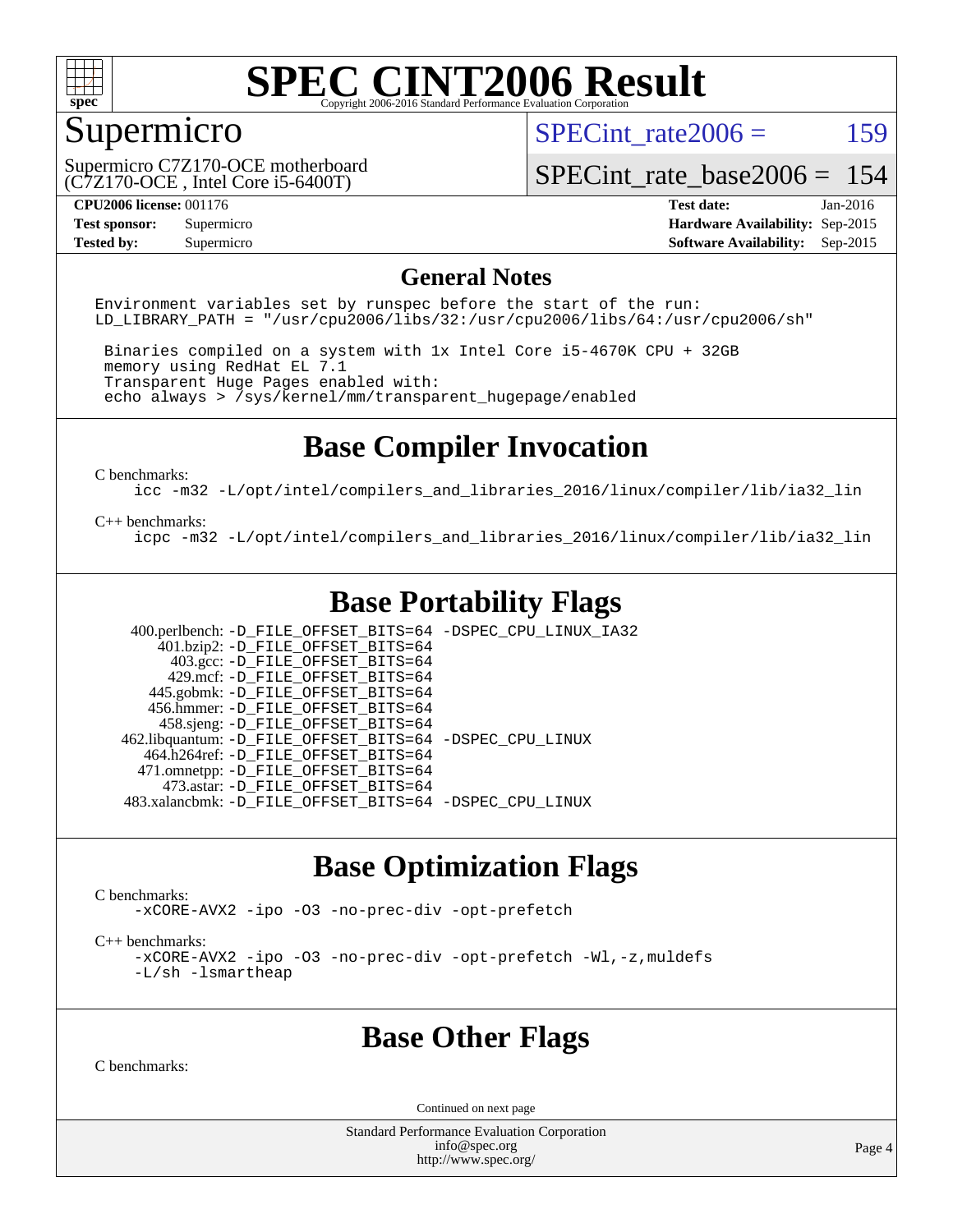

### Supermicro

SPECint rate $2006 = 159$ 

(C7Z170-OCE , Intel Core i5-6400T) Supermicro C7Z170-OCE motherboard

[SPECint\\_rate\\_base2006 =](http://www.spec.org/auto/cpu2006/Docs/result-fields.html#SPECintratebase2006) 154

**[CPU2006 license:](http://www.spec.org/auto/cpu2006/Docs/result-fields.html#CPU2006license)** 001176 **[Test date:](http://www.spec.org/auto/cpu2006/Docs/result-fields.html#Testdate)** Jan-2016 **[Test sponsor:](http://www.spec.org/auto/cpu2006/Docs/result-fields.html#Testsponsor)** Supermicro **[Hardware Availability:](http://www.spec.org/auto/cpu2006/Docs/result-fields.html#HardwareAvailability)** Sep-2015 **[Tested by:](http://www.spec.org/auto/cpu2006/Docs/result-fields.html#Testedby)** Supermicro **[Software Availability:](http://www.spec.org/auto/cpu2006/Docs/result-fields.html#SoftwareAvailability)** Sep-2015

## **[Base Other Flags \(Continued\)](http://www.spec.org/auto/cpu2006/Docs/result-fields.html#BaseOtherFlags)**

403.gcc: [-Dalloca=\\_alloca](http://www.spec.org/cpu2006/results/res2016q1/cpu2006-20160107-38607.flags.html#b403.gcc_baseEXTRA_CFLAGS_Dalloca_be3056838c12de2578596ca5467af7f3)

## **[Peak Compiler Invocation](http://www.spec.org/auto/cpu2006/Docs/result-fields.html#PeakCompilerInvocation)**

[C benchmarks \(except as noted below\)](http://www.spec.org/auto/cpu2006/Docs/result-fields.html#Cbenchmarksexceptasnotedbelow):

[icc -m32 -L/opt/intel/compilers\\_and\\_libraries\\_2016/linux/compiler/lib/ia32\\_lin](http://www.spec.org/cpu2006/results/res2016q1/cpu2006-20160107-38607.flags.html#user_CCpeak_intel_icc_e10256ba5924b668798078a321b0cb3f)

400.perlbench: [icc -m64](http://www.spec.org/cpu2006/results/res2016q1/cpu2006-20160107-38607.flags.html#user_peakCCLD400_perlbench_intel_icc_64bit_bda6cc9af1fdbb0edc3795bac97ada53)

401.bzip2: [icc -m64](http://www.spec.org/cpu2006/results/res2016q1/cpu2006-20160107-38607.flags.html#user_peakCCLD401_bzip2_intel_icc_64bit_bda6cc9af1fdbb0edc3795bac97ada53)

456.hmmer: [icc -m64](http://www.spec.org/cpu2006/results/res2016q1/cpu2006-20160107-38607.flags.html#user_peakCCLD456_hmmer_intel_icc_64bit_bda6cc9af1fdbb0edc3795bac97ada53)

458.sjeng: [icc -m64](http://www.spec.org/cpu2006/results/res2016q1/cpu2006-20160107-38607.flags.html#user_peakCCLD458_sjeng_intel_icc_64bit_bda6cc9af1fdbb0edc3795bac97ada53)

#### [C++ benchmarks:](http://www.spec.org/auto/cpu2006/Docs/result-fields.html#CXXbenchmarks)

[icpc -m32 -L/opt/intel/compilers\\_and\\_libraries\\_2016/linux/compiler/lib/ia32\\_lin](http://www.spec.org/cpu2006/results/res2016q1/cpu2006-20160107-38607.flags.html#user_CXXpeak_intel_icpc_b4f50a394bdb4597aa5879c16bc3f5c5)

### **[Peak Portability Flags](http://www.spec.org/auto/cpu2006/Docs/result-fields.html#PeakPortabilityFlags)**

 400.perlbench: [-D\\_FILE\\_OFFSET\\_BITS=64](http://www.spec.org/cpu2006/results/res2016q1/cpu2006-20160107-38607.flags.html#user_peakPORTABILITY400_perlbench_file_offset_bits_64_438cf9856305ebd76870a2c6dc2689ab) [-DSPEC\\_CPU\\_LP64](http://www.spec.org/cpu2006/results/res2016q1/cpu2006-20160107-38607.flags.html#b400.perlbench_peakCPORTABILITY_DSPEC_CPU_LP64) [-DSPEC\\_CPU\\_LINUX\\_X64](http://www.spec.org/cpu2006/results/res2016q1/cpu2006-20160107-38607.flags.html#b400.perlbench_peakCPORTABILITY_DSPEC_CPU_LINUX_X64) 401.bzip2: [-D\\_FILE\\_OFFSET\\_BITS=64](http://www.spec.org/cpu2006/results/res2016q1/cpu2006-20160107-38607.flags.html#user_peakPORTABILITY401_bzip2_file_offset_bits_64_438cf9856305ebd76870a2c6dc2689ab) [-DSPEC\\_CPU\\_LP64](http://www.spec.org/cpu2006/results/res2016q1/cpu2006-20160107-38607.flags.html#suite_peakCPORTABILITY401_bzip2_DSPEC_CPU_LP64) 403.gcc: [-D\\_FILE\\_OFFSET\\_BITS=64](http://www.spec.org/cpu2006/results/res2016q1/cpu2006-20160107-38607.flags.html#user_peakPORTABILITY403_gcc_file_offset_bits_64_438cf9856305ebd76870a2c6dc2689ab) 429.mcf: [-D\\_FILE\\_OFFSET\\_BITS=64](http://www.spec.org/cpu2006/results/res2016q1/cpu2006-20160107-38607.flags.html#user_peakPORTABILITY429_mcf_file_offset_bits_64_438cf9856305ebd76870a2c6dc2689ab) 445.gobmk: [-D\\_FILE\\_OFFSET\\_BITS=64](http://www.spec.org/cpu2006/results/res2016q1/cpu2006-20160107-38607.flags.html#user_peakPORTABILITY445_gobmk_file_offset_bits_64_438cf9856305ebd76870a2c6dc2689ab) 456.hmmer: [-D\\_FILE\\_OFFSET\\_BITS=64](http://www.spec.org/cpu2006/results/res2016q1/cpu2006-20160107-38607.flags.html#user_peakPORTABILITY456_hmmer_file_offset_bits_64_438cf9856305ebd76870a2c6dc2689ab) [-DSPEC\\_CPU\\_LP64](http://www.spec.org/cpu2006/results/res2016q1/cpu2006-20160107-38607.flags.html#suite_peakCPORTABILITY456_hmmer_DSPEC_CPU_LP64) 458.sjeng: [-D\\_FILE\\_OFFSET\\_BITS=64](http://www.spec.org/cpu2006/results/res2016q1/cpu2006-20160107-38607.flags.html#user_peakPORTABILITY458_sjeng_file_offset_bits_64_438cf9856305ebd76870a2c6dc2689ab) [-DSPEC\\_CPU\\_LP64](http://www.spec.org/cpu2006/results/res2016q1/cpu2006-20160107-38607.flags.html#suite_peakCPORTABILITY458_sjeng_DSPEC_CPU_LP64) 462.libquantum: [-D\\_FILE\\_OFFSET\\_BITS=64](http://www.spec.org/cpu2006/results/res2016q1/cpu2006-20160107-38607.flags.html#user_peakPORTABILITY462_libquantum_file_offset_bits_64_438cf9856305ebd76870a2c6dc2689ab) [-DSPEC\\_CPU\\_LINUX](http://www.spec.org/cpu2006/results/res2016q1/cpu2006-20160107-38607.flags.html#b462.libquantum_peakCPORTABILITY_DSPEC_CPU_LINUX) 464.h264ref: [-D\\_FILE\\_OFFSET\\_BITS=64](http://www.spec.org/cpu2006/results/res2016q1/cpu2006-20160107-38607.flags.html#user_peakPORTABILITY464_h264ref_file_offset_bits_64_438cf9856305ebd76870a2c6dc2689ab) 471.omnetpp: [-D\\_FILE\\_OFFSET\\_BITS=64](http://www.spec.org/cpu2006/results/res2016q1/cpu2006-20160107-38607.flags.html#user_peakPORTABILITY471_omnetpp_file_offset_bits_64_438cf9856305ebd76870a2c6dc2689ab) 473.astar: [-D\\_FILE\\_OFFSET\\_BITS=64](http://www.spec.org/cpu2006/results/res2016q1/cpu2006-20160107-38607.flags.html#user_peakPORTABILITY473_astar_file_offset_bits_64_438cf9856305ebd76870a2c6dc2689ab) 483.xalancbmk: [-D\\_FILE\\_OFFSET\\_BITS=64](http://www.spec.org/cpu2006/results/res2016q1/cpu2006-20160107-38607.flags.html#user_peakPORTABILITY483_xalancbmk_file_offset_bits_64_438cf9856305ebd76870a2c6dc2689ab) [-DSPEC\\_CPU\\_LINUX](http://www.spec.org/cpu2006/results/res2016q1/cpu2006-20160107-38607.flags.html#b483.xalancbmk_peakCXXPORTABILITY_DSPEC_CPU_LINUX)

### **[Peak Optimization Flags](http://www.spec.org/auto/cpu2006/Docs/result-fields.html#PeakOptimizationFlags)**

[C benchmarks](http://www.spec.org/auto/cpu2006/Docs/result-fields.html#Cbenchmarks):

 400.perlbench: [-xCORE-AVX2](http://www.spec.org/cpu2006/results/res2016q1/cpu2006-20160107-38607.flags.html#user_peakPASS2_CFLAGSPASS2_LDCFLAGS400_perlbench_f-xAVX2_5f5fc0cbe2c9f62c816d3e45806c70d7)(pass 2) [-prof-gen:threadsafe](http://www.spec.org/cpu2006/results/res2016q1/cpu2006-20160107-38607.flags.html#user_peakPASS1_CFLAGSPASS1_LDCFLAGS400_perlbench_prof_gen_21a26eb79f378b550acd7bec9fe4467a)(pass 1)  $-i\text{po}(pass 2) -\tilde{O}3(pass 2)$  [-no-prec-div](http://www.spec.org/cpu2006/results/res2016q1/cpu2006-20160107-38607.flags.html#user_peakPASS2_CFLAGSPASS2_LDCFLAGS400_perlbench_f-no-prec-div)(pass 2) [-par-num-threads=1](http://www.spec.org/cpu2006/results/res2016q1/cpu2006-20160107-38607.flags.html#user_peakPASS1_CFLAGSPASS1_LDCFLAGS400_perlbench_par_num_threads_786a6ff141b4e9e90432e998842df6c2)(pass 1) [-prof-use](http://www.spec.org/cpu2006/results/res2016q1/cpu2006-20160107-38607.flags.html#user_peakPASS2_CFLAGSPASS2_LDCFLAGS400_perlbench_prof_use_bccf7792157ff70d64e32fe3e1250b55)(pass 2) [-auto-ilp32](http://www.spec.org/cpu2006/results/res2016q1/cpu2006-20160107-38607.flags.html#user_peakCOPTIMIZE400_perlbench_f-auto-ilp32)

 401.bzip2: [-xCORE-AVX2](http://www.spec.org/cpu2006/results/res2016q1/cpu2006-20160107-38607.flags.html#user_peakPASS2_CFLAGSPASS2_LDCFLAGS401_bzip2_f-xAVX2_5f5fc0cbe2c9f62c816d3e45806c70d7)(pass 2) [-prof-gen:threadsafe](http://www.spec.org/cpu2006/results/res2016q1/cpu2006-20160107-38607.flags.html#user_peakPASS1_CFLAGSPASS1_LDCFLAGS401_bzip2_prof_gen_21a26eb79f378b550acd7bec9fe4467a)(pass 1)  $-i\text{po}(pass 2) -\overline{O}3(pass 2)$  [-no-prec-div](http://www.spec.org/cpu2006/results/res2016q1/cpu2006-20160107-38607.flags.html#user_peakPASS2_CFLAGSPASS2_LDCFLAGS401_bzip2_f-no-prec-div)(pass 2) [-par-num-threads=1](http://www.spec.org/cpu2006/results/res2016q1/cpu2006-20160107-38607.flags.html#user_peakPASS1_CFLAGSPASS1_LDCFLAGS401_bzip2_par_num_threads_786a6ff141b4e9e90432e998842df6c2)(pass 1) [-prof-use](http://www.spec.org/cpu2006/results/res2016q1/cpu2006-20160107-38607.flags.html#user_peakPASS2_CFLAGSPASS2_LDCFLAGS401_bzip2_prof_use_bccf7792157ff70d64e32fe3e1250b55)(pass 2) [-opt-prefetch](http://www.spec.org/cpu2006/results/res2016q1/cpu2006-20160107-38607.flags.html#user_peakCOPTIMIZE401_bzip2_f-opt-prefetch) [-auto-ilp32](http://www.spec.org/cpu2006/results/res2016q1/cpu2006-20160107-38607.flags.html#user_peakCOPTIMIZE401_bzip2_f-auto-ilp32) [-ansi-alias](http://www.spec.org/cpu2006/results/res2016q1/cpu2006-20160107-38607.flags.html#user_peakCOPTIMIZE401_bzip2_f-ansi-alias)

Continued on next page

Standard Performance Evaluation Corporation [info@spec.org](mailto:info@spec.org) <http://www.spec.org/>

Page 5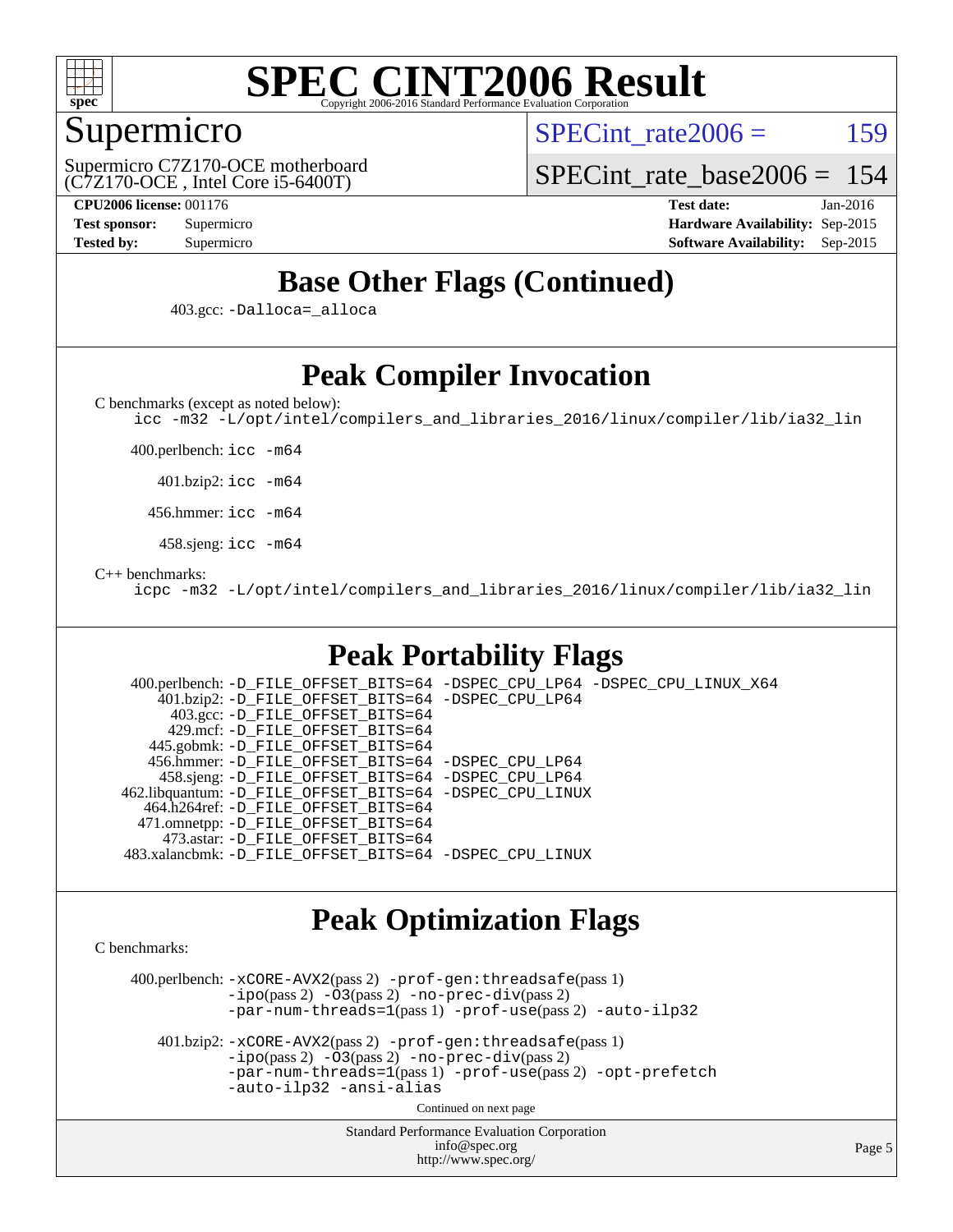

### Supermicro

SPECint rate $2006 = 159$ 

(C7Z170-OCE , Intel Core i5-6400T) Supermicro C7Z170-OCE motherboard SPECint rate base  $2006 = 154$ 

**[CPU2006 license:](http://www.spec.org/auto/cpu2006/Docs/result-fields.html#CPU2006license)** 001176 **[Test date:](http://www.spec.org/auto/cpu2006/Docs/result-fields.html#Testdate)** Jan-2016 **[Test sponsor:](http://www.spec.org/auto/cpu2006/Docs/result-fields.html#Testsponsor)** Supermicro **[Hardware Availability:](http://www.spec.org/auto/cpu2006/Docs/result-fields.html#HardwareAvailability)** Sep-2015 **[Tested by:](http://www.spec.org/auto/cpu2006/Docs/result-fields.html#Testedby)** Supermicro **[Software Availability:](http://www.spec.org/auto/cpu2006/Docs/result-fields.html#SoftwareAvailability)** Sep-2015

## **[Peak Optimization Flags \(Continued\)](http://www.spec.org/auto/cpu2006/Docs/result-fields.html#PeakOptimizationFlags)**

```
 403.gcc: -xCORE-AVX2 -ipo -O3 -no-prec-div
        429.mcf: basepeak = yes
       445.gobmk: -xCORE-AVX2(pass 2) -prof-gen:threadsafe(pass 1)
                -prof-use(pass 2) -par-num-threads=1(pass 1) -ansi-alias
       456.hmmer: -xCORE-AVX2 -ipo -O3 -no-prec-div -unroll2 -auto-ilp32
        458.sjeng: -xCORE-AVX2(pass 2) -prof-gen:threadsafe(pass 1)
                -i\text{po}(pass 2) -\ddot{o}3(pass 2)-no-prec-div(pass 2)
                -par-num-threads=1(pass 1) -prof-use(pass 2) -unroll4
                -auto-ilp32
   462.libquantum: basepeak = yes
      464.h264ref: -xCORE-AVX2(pass 2) -prof-gen:threadsafe(pass 1)
                -ipo(pass 2) -O3(pass 2) -no-prec-div(pass 2)
                -par-num-threads=1(pass 1) -prof-use(pass 2) -unroll2
                -ansi-alias
C++ benchmarks: 
      471.omnetpp: -xCORE-AVX2(pass 2) -prof-gen:threadsafe(pass 1)
                -ipo(pass 2) -O3(pass 2) -no-prec-div(pass 2)
                -par-num-threads=1(pass 1) -prof-use(pass 2) -ansi-alias
                -opt-ra-region-strategy=block -Wl,-z,muldefs
                -L/sh -lsmartheap
        473.astar: basepeak = yes
   483.xalanchmk: basepeak = yesPeak Other Flags
```
[C benchmarks](http://www.spec.org/auto/cpu2006/Docs/result-fields.html#Cbenchmarks):

403.gcc: [-Dalloca=\\_alloca](http://www.spec.org/cpu2006/results/res2016q1/cpu2006-20160107-38607.flags.html#b403.gcc_peakEXTRA_CFLAGS_Dalloca_be3056838c12de2578596ca5467af7f3)

The flags files that were used to format this result can be browsed at <http://www.spec.org/cpu2006/flags/Intel-ic16.0-official-linux64.html> <http://www.spec.org/cpu2006/flags/Supermicro-Platform-Settings-V1.2-revH.html>

You can also download the XML flags sources by saving the following links:

<http://www.spec.org/cpu2006/flags/Intel-ic16.0-official-linux64.xml>

<http://www.spec.org/cpu2006/flags/Supermicro-Platform-Settings-V1.2-revH.xml>

Standard Performance Evaluation Corporation [info@spec.org](mailto:info@spec.org) <http://www.spec.org/>

Page 6